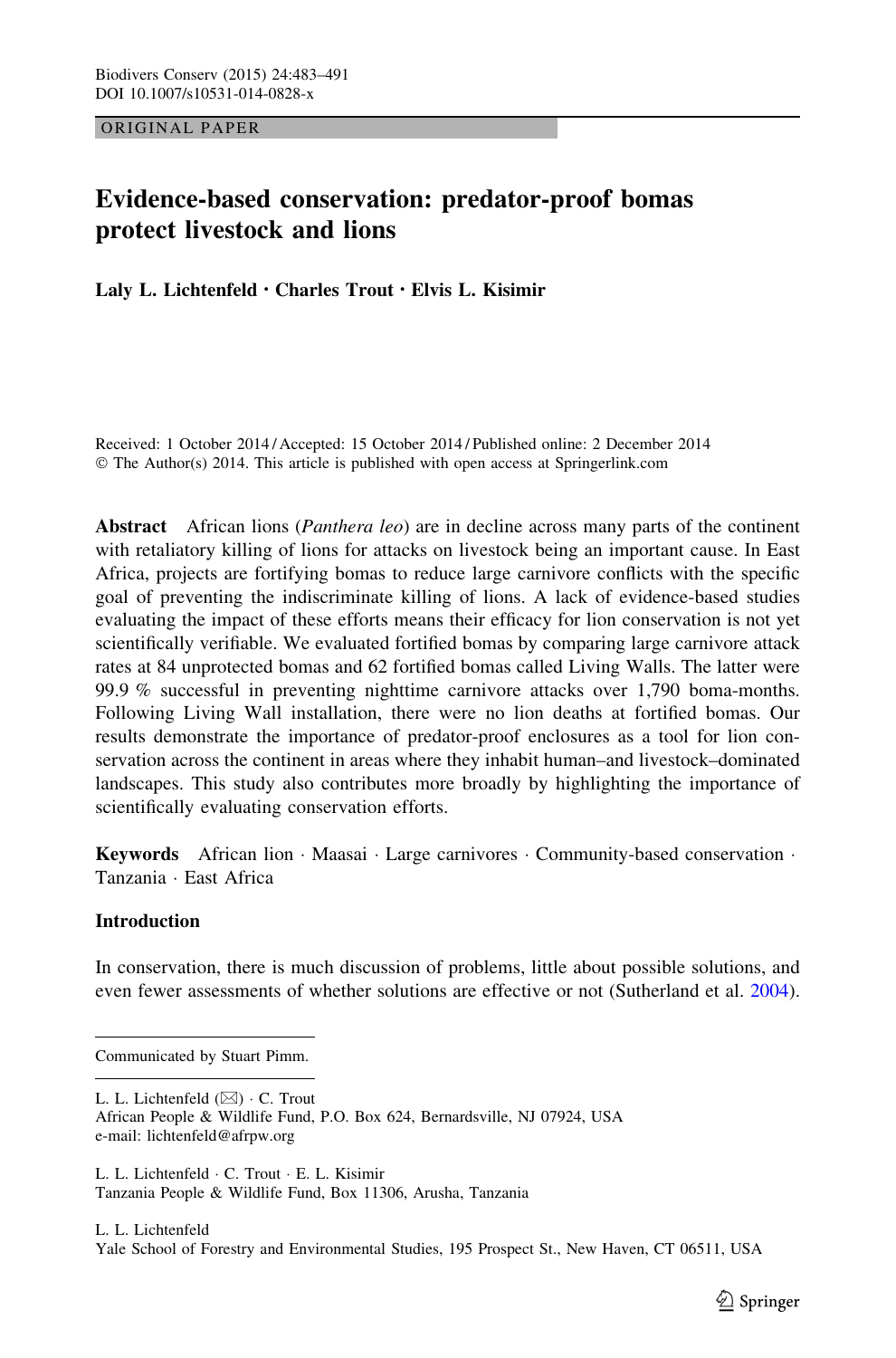Lions (*Panthera leo*) are declining across many parts of Africa (Riggio et al. [2013](#page-8-0)) with retaliatory killing of lions for attacks on livestock being an important cause (Species Survival Commission Cat Specialist Group [2006](#page-8-0)). Large terrestrial predators worldwide suffer similar problems (Clark et al. [1996](#page-8-0); Weber and Rabinowitz [1996](#page-8-0); Gittleman et al. [2001;](#page-8-0) Ray et al. [2005](#page-8-0)), risking local extirpation where they come into conflict with human communities (Gittleman et al. [2001](#page-8-0)). African lions are typical. Beyond protected area boundaries, they frequently kill cattle and occasional small stock (i.e. sheep and goats, referred herein as shoats; Kolowski and Holekamp [2006](#page-8-0)). The loss of culturally and economically valuable commodities motivates retaliatory killing among livestock owners and herdsmen (Hazzah et al. [2009](#page-8-0)). Hence, lion mortality is much higher for individuals that kill livestock (Woodroffe and Frank [2005\)](#page-8-0). Vigilant livestock husbandry methods can decrease large carnivore-livestock conflicts (Ogada et al. [2003](#page-8-0)). In East Africa, projects are fortifying traditional livestock corrals (called *bomas*) to reduce large carnivore conflicts with the specific conservation goal of preventing the indiscriminate poisoning, spearing and shooting of lions. While all large carnivores—lions, leopards (*Panthera pardus*), hyenas (Hyaenidae), wild dogs (Lycaon pictus) and cheetahs (Acinonyx jubatus)—attack livestock, lions are typically the focus of retaliatory efforts (Lichtenfeld [2005](#page-8-0); Kissui [2008\)](#page-8-0), hence the targeted use of the boma fortification strategy as a lion conservation measure. However, a lack of evidence-based studies evaluating the impact of these efforts on lion mortality means their efficacy for lion conservation is not yet scientifically verifiable. More specifically, little empirical evidence is available to demonstrate the impact of systematic measures to improve livestock husbandry on depredation rates and the retaliatory killing of lions. Here, we ask how effective are measures to fortify bomas against attacks by large carnivores?

## Materials and methods

Just east of Tarangire National Park on the Maasai Steppe of northern Tanzania, we monitored 146 permanent bomas in the community of Loibor Siret—a total land holding of 550 km<sup>2</sup> —for large carnivore attacks over 9,296 boma-months (Fig. [1a](#page-2-0)). Our monitoring period ran from September 2003 to August 2013. (We did no monitoring between Jan 2005–Feb 2006 and Jan 2009–Feb 2010.) A trained, local Maasai community member verified all reports of depredation at three boma types (permanent—ngijiji, immigrant uhamiaje and seasonal—*ronjo*) and at pasture by collecting a detailed record of each account, a GPS location and photographs of the incident where possible. In 2011, a second trained community member followed the same protocol in the neighboring village of Kimotorok (where the distance between the two village centers is just 30 km). We verified a total of 274 attacks (112 at the boma, 162 at pasture) where 68 separate attacks occurred on the permanent monitored bomas (ngijiji) included in this study (i.e. additional attacks occurred at immigrant (uhamiaje) and seasonal bomas (ronjo) in Loibor Siret as well as bomas in Kimotorok). We considered these accounts to represent the minimum number of attacks that occurred over the monitoring period, assuming not all attacks were likely to be accounted for (e.g. due to lack of reporting, illness, travel, etc.).

Typically, the Maasai construct their traditional bomas by piling up thorny branches, a time-consuming activity that requires constant upkeep as the harvested thorn dries and degrades. Livestock owners construct traditional bomas in a circular shape, using the dried thorn as the primary construction material for both the walls and the gates of the boma. With the increasing permanence of households or *ngijiji* (as evidenced by brick and cement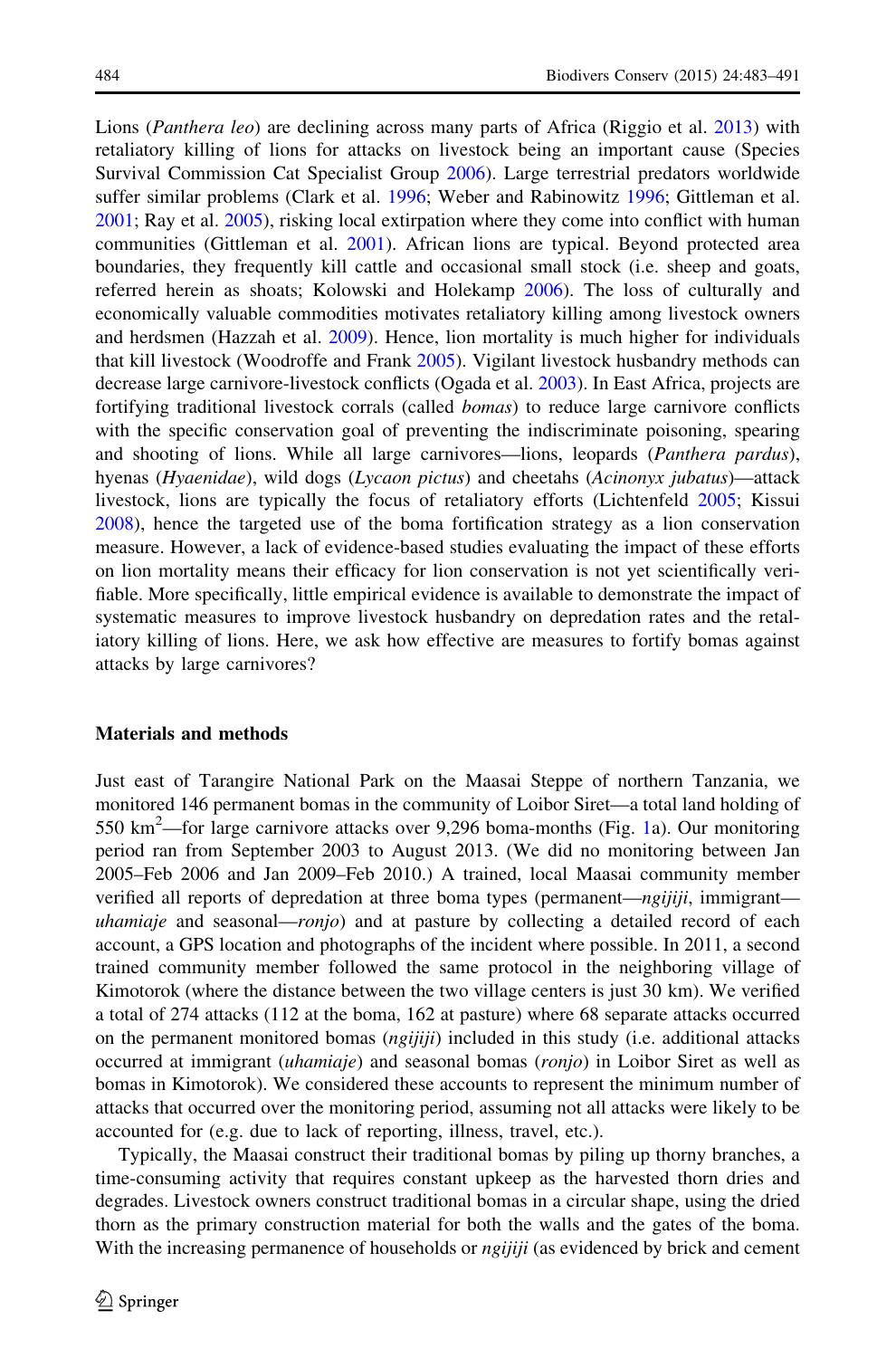<span id="page-2-0"></span>Fig. 1 a Loibor Siret village land in relation to Tarangire National Park and neighboring communities. Created using Google Earth imagery and software (2014 Google; 2014 CNES/Spot Image; 2014 DigitalGlobe; US Dept of State Geographer) b distribution of 146 bomas in Loibor Siret village including 62 bomas fortified as Living Walls. Created using Google Earth imagery and software (2014 Google; 2014 CNES/Spot Image; 2014 DigitalGlobe; US Dept of State Geographer)



structures alongside the bomas; the oldest boma in our location was established in 1972, mean year of boma establishment was 2003; note the concentration of households in an area of approximately 70  $km^2$ , Fig. 1b), sourcing thorn is often difficult, requiring families to travel greater distances to find suitable materials. Therefore, characteristics of traditional bomas often include holes and/or low fencing which make it relatively easy for a large carnivore to penetrate the boma wall. Such traditional bomas represented the control (unfortified) bomas described in this study (Fig. [2\)](#page-3-0).

In order to eliminate the weaknesses of traditional bomas (i.e. holes, low fencing, use of permeable/degradable materials), a number of fortified fencing techniques have been developed (e.g. reinforced acacia/thorn bomas, stone bomas, Living Walls, etc.; Begg and Kushnir [2010\)](#page-8-0). Between 2008 and 2013, we fortified 62 of the 146 traditional bomas in Loibor Siret with Living Walls—environmentally-friendly, predator-proof enclosures that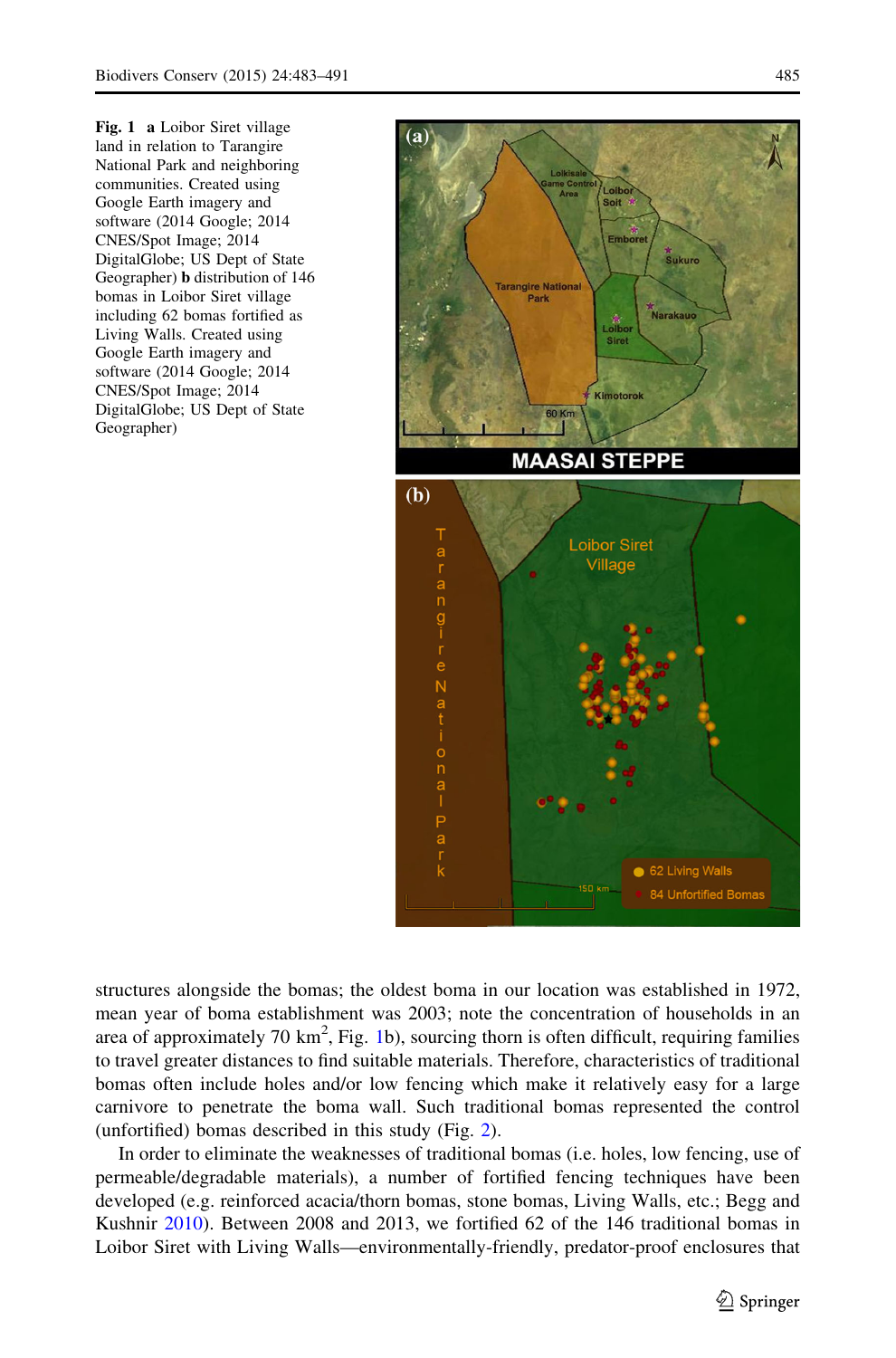<span id="page-3-0"></span>

Fig. 2 Aerial view of a traditional, Maasai boma; inner, thorn ring represents the livestock enclosure

combine fast-growing, thorny trees as fence posts with chain link fencing (Fig. [3](#page-4-0)). By encircling the original boma with chain link fencing, we eliminated all holes that are typically evident in traditional bomas and strengthened the fence. Meanwhile, by planting Commiphora sp. as fence posts at  $0.5$  m intervals, we added height to the fence (as compared to traditional bomas or other fortified fences), as the trees continued to grow and fill in around the top of the chain link fencing. The use of live trees as fence posts also had the added benefit of reducing the costs and maintenance requirements associated with other fortified fencing techniques that would require the repeated purchase of wooden (not rot or termite-resistant) or expensive metal poles to hold the chain link. It is easy to limb Commiphora sp. in the bush; this process does not harm the parent tree. Livestock owners requesting a Living Wall harvest and plant the Commiphora prior to our team's delivery of chain link fencing. The average cost of the chain link for a Living Wall in the study area is \$500 (at \$4 per meter, boma circumference varies across Maasailand; L. L., C. T., & E. K., unpublished data). This is cost-shared; the livestock owner pays 25  $\%$  of the total costs of the chain link fencing over an individually-tailored repayment period. Our team contributes labor and other materials (equipment, nails, etc.) during the affixation of the Commiphora to the chain-link fencing in order to ensure proper and consistent installation across all Living Walls. We monitored the Living Walls for 1,790 boma-months, each from their individual installation date through to August 2013. Significant differences between fortified and unfortified bomas were tested using Chi square analyses.

## Results

Of 68 recorded large carnivore attacks on 44 permanent bomas, hyenas accounted for 52 % followed by lions  $(32 \%)$ , leopards  $(15 \%)$  and jackals  $(1 \%)$ . Large carnivores attacked a total of 115 livestock units (33 cattle, 77 shoats, and five donkeys), killing 86 animals and wounding 29. We assessed the value of damages using the 2012 average market value for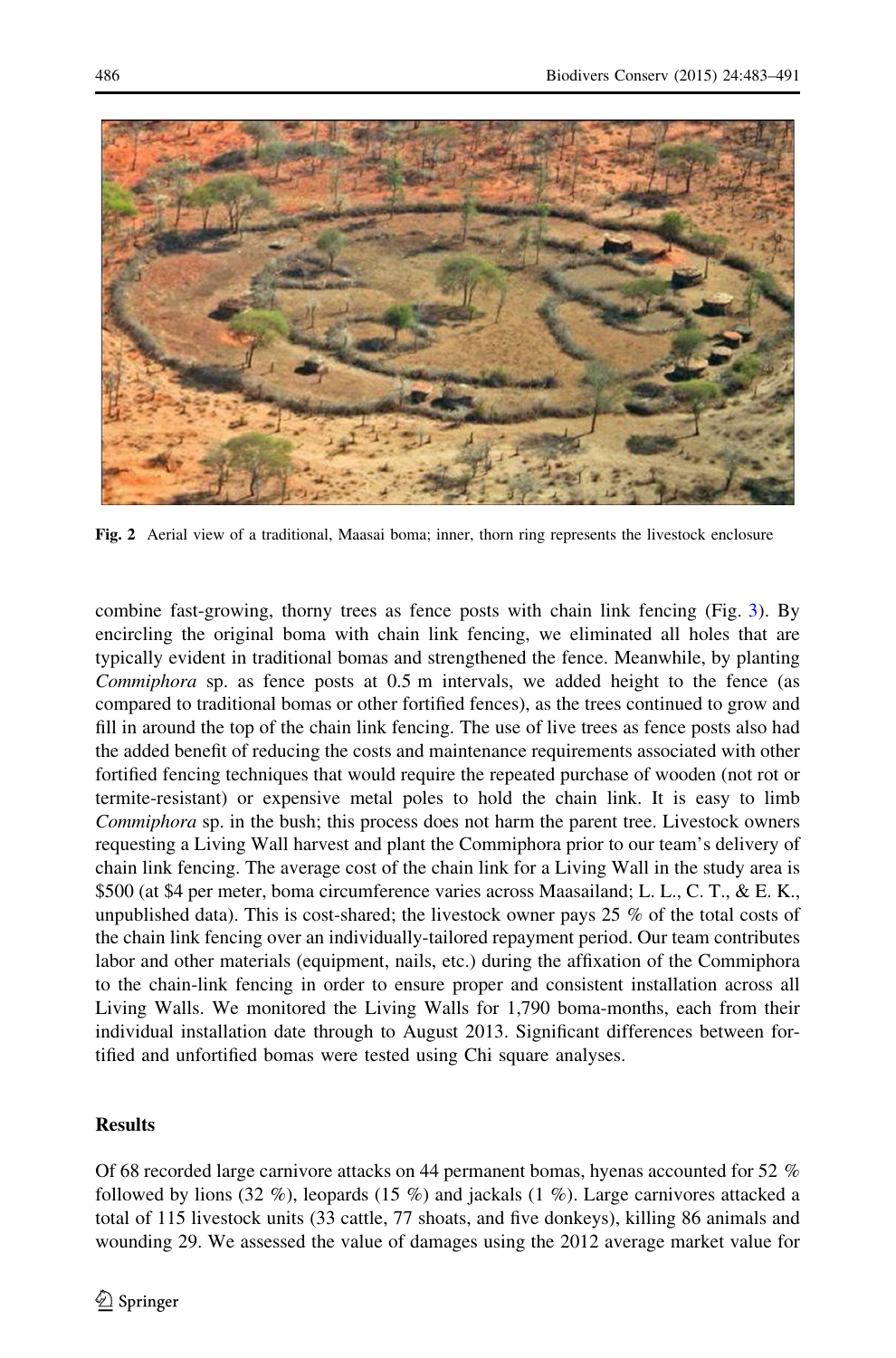<span id="page-4-0"></span>

Fig. 3 A Living Wall

cattle (\$450), shoats (\$50) and donkeys (\$200), converted at a rate of 1,550 Tanzanian Shillings to 1 US Dollar. This amounted to \$19,700 in damages (assuming wounded animals died later or lost their value due to injuries). Lions were responsible for 64 % of all predator-induced financial loss or \$12,550 due to their greater likelihood to kill cattle. All events took place at night except for the one jackal attack that occurred during the day. 66 % of attacks occurred during the rainy (November–April;  $n = 37$ ) and intermediate seasons (May–June;  $n = 8$ ), coinciding with the seasonal movement of wildlife outside of Tarangire National Park.

Our experimental design meant that we had several comparisons in terms of the impact of fortified bomas. First, there were two sets of bomas: the same set of bomas before and after fortification with Living Walls plus another set of bomas that were never fortified. We fortified bomas on the basis of their past record of attacks, protecting those bomas most likely to be attacked. The pre-fortification attack rate for eventually protected bomas was 0.012 attacks per boma per month (27 attacks over 2,185 boma-months). From this, we expected 22.12 attacks on the 62 Living Walls during the subsequent 1,790 fortified bomamonths. We observed only two, a result significant at  $p = 0.00000005$  ( $\chi^2$ ). The never fortified bomas suffered 39 attacks over 5,321 boma-months, a lower attack rate of 0.007 attacks per boma-month. Now, the bomas we eventually protected might have initially suffered more attacks simply by chance. If so, the overall estimate of attack rate for all unfortified bomas is 0.009 attacks per boma per month (66 attacks over 7,506 bomamonths). The expected number of attacks on fortified bomas drops to 15.74, but the minimal number of attacks at Living Walls is still highly significant ( $p = 0.0005$ ,  $\chi^2$ ).

The next set of comparisons recognized that attacks may have been contingent in space (as we have just shown) and also in time. Assuming statistical independence and so a Poisson distribution, we expected only 0.004 % of attacks to be at the same boma. In fact, 24 of 66 attacks were such repeats. So, we then treated attacks at the same boma as the unit of analysis—an ''attack event''. The frequency was 0.006 attack events per boma per month (42 attacks and repeated attacks over 7,506 boma-months). We expected 10.02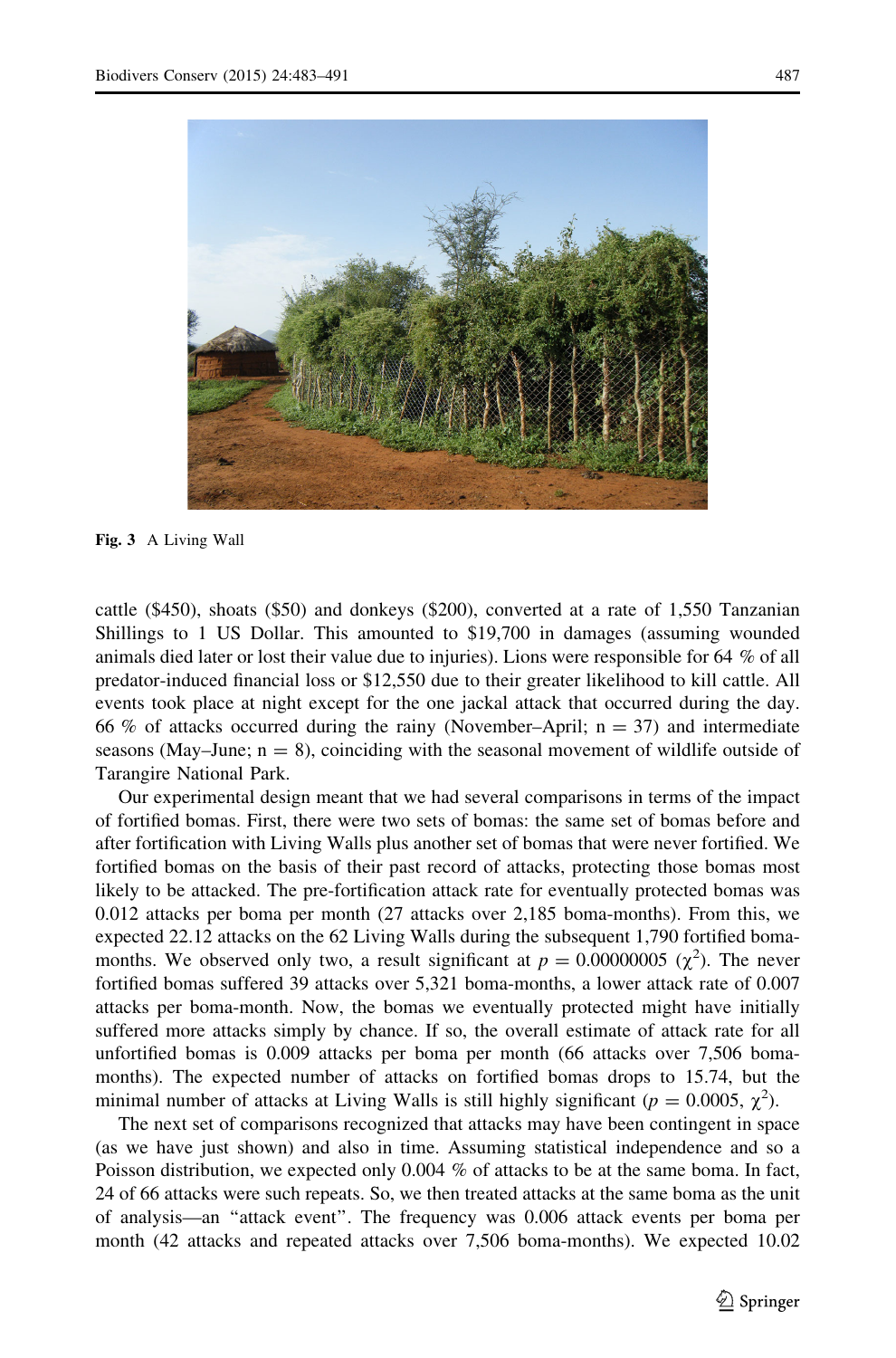attack events in the 1,790 fortified boma months and 12.29 attack events if we considered only the attack events of those bomas that were eventually fortified. Again, the minimal number of attacks was significant at  $p = 0.002$  and  $p = 0.0003$  respectively ( $\chi^2$  tests).

We employed two additional comparisons between fortified and unfortified bomas, each with obvious advantages and disadvantages. First, for attacked bomas, we compared the same individual bomas before and after protection with Living Walls. Inevitably, these comparisons were for different periods with boma protection in later years. Second, we compared pairs of bomas: one protected boma with another unprotected boma situated as close by as possible. Not only were the bomas different, but the timing reflected the period after fortification of the Living Wall set.

Table [1](#page-6-0) shows the attacks, the numbers and months of the attacks, the number of quiet months (without attacks), the number of months when we did not record data, and months when bomas were protected and not attacked and when they were. Thus, across all the eventually fortified bomas, in March there were six attacks, while 66 months were quiet when the bomas were unprotected. In the 48 months after protection, we would expect 4 attacks, but none occurred. Summed over all months for which we can make comparisons, we expected 17.56 attacks, but only observed two. A  $\chi^2$  test is highly significant  $(p = 0.0002)$ . We then compared 27 unprotected bomas with nearby bomas that were protected. These comparisons were mostly in 2012 and 2011, with some in 2010. Only one unprotected boma was attacked, while two protected ones were attacked, in 822 boma months.

In order to test the impact of fortified bomas on large carnivore behavioral ecology (specifically the possibility of behavioral shifts leading to increasing pasture depredation or attacks on unfortified bomas), we analyzed annual depredation rates for all boma and pasture attacks (Table [2](#page-6-0)). No increase in pasture depredation in Loibor Siret is evident as a result of the treatment phase—installation of Living Walls. Similarly, there is no shift in depredation patterns to unfortified bomas. Overall, boma depredation rates in Loibor Siret declined by 90 %. Meanwhile, pasture depredation rates declined by only 32 % over the same time periods (pre-treatment vs. treatment).

## **Discussion**

Before our interventions, large carnivores carried out approximately 50 attacks on livestock per community each year. Retaliation against livestock depredation killed 6–7 lions per community per year on the Maasai Steppe. This equated to an annual loss of 72–84 lions across 12 communities (Lichtenfeld [2005;](#page-8-0) Kissui [2008](#page-8-0)). Significantly, no retaliatory killing of lions, leopards or hyenas occurred at fortified bomas despite the continued presence of these species in Loibor Siret (L. L., C. T., & D. Minja, unpublished data). On the other hand, five lions died from poisoning in Loibor Siret after killing livestock at an unfortified boma in May 2013.

Following Living Wall installation, we recorded only two incidences of livestock depredation at fortified bomas. Importantly in both cases, the gate of the Living Wall was not properly constructed, and a leopard was able to enter through the gate and kill shoats. Following these incidences, we checked and reconstructed all Living Wall gates where required.

Of the 44 bomas attacked over the study period, livestock damages cost \$19,700 or approximately \$448 per attacked boma. Given that we conservatively assumed no cost of establishing and maintaining unfortified bomas (due to the difficulty of financially equating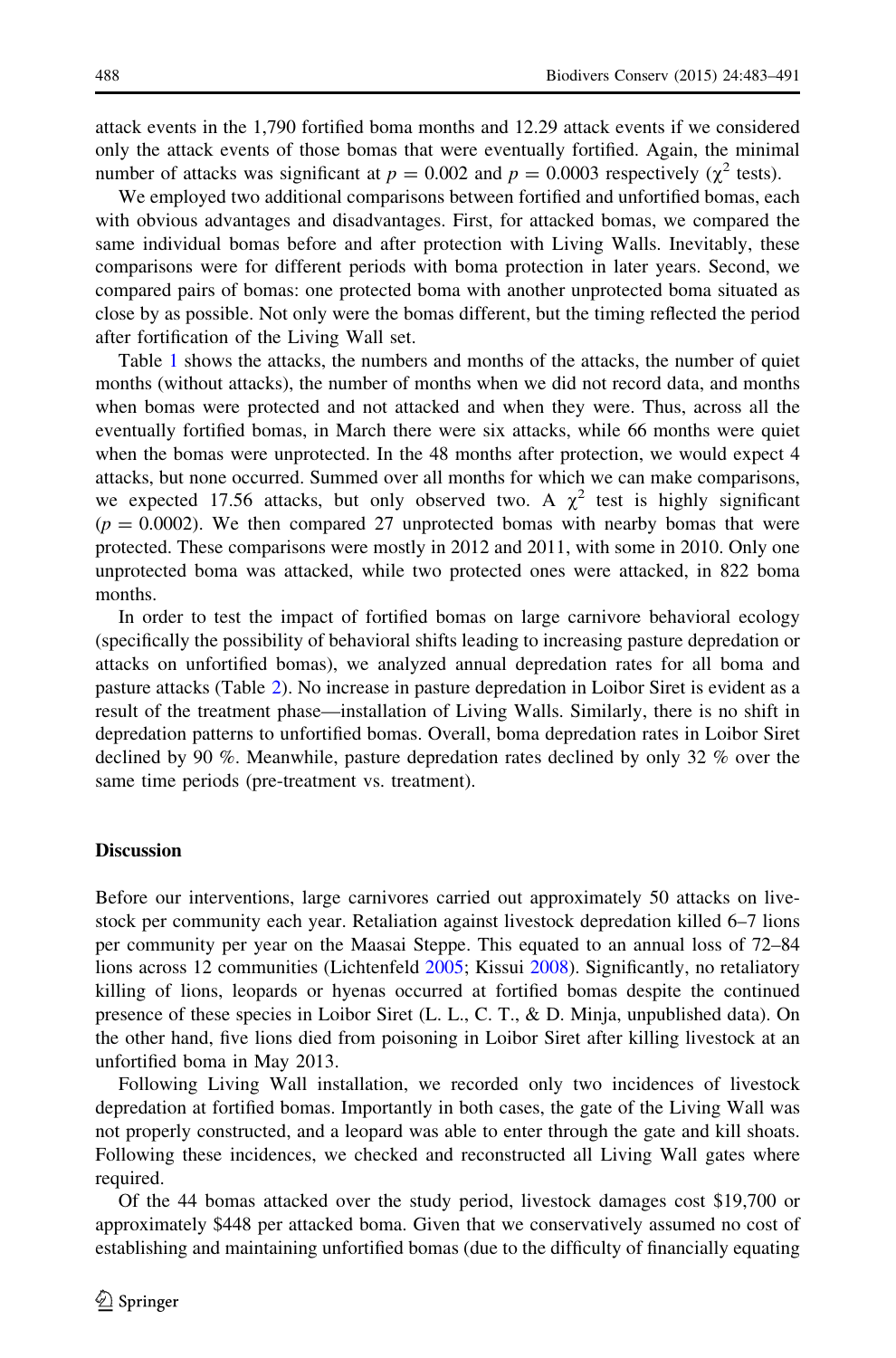|  | ı |  |
|--|---|--|
|  |   |  |

| Period                  | Month        |              |                  |              |                |                |                  |              |                |                |              |                |
|-------------------------|--------------|--------------|------------------|--------------|----------------|----------------|------------------|--------------|----------------|----------------|--------------|----------------|
|                         | Sept         | Oct          | Nov              | Dec          | Jan            | Feb            | Mar              | Apr          | May            | Jun            | Jul          | Aug            |
| Attacks                 | 3            | $\mathbf{0}$ | $\overline{2}$   | 1            | $\overline{c}$ | $\overline{c}$ | 6                | 3            | 1              | 1              | 3            | $\overline{2}$ |
| Quiet (no<br>attacks)   | 78           | 76           | 69               | 70           | 43             | 44             | 66               | 69           | 72             | 72             | 71           | 71             |
| Not recorded            | 55           | 55           | 55               | 54           | 81             | 80             | 50               | 50           | 49             | 49             | 48           | 48             |
| Protected—no<br>attacks | 34           | 39           | 44               | 45           | 44             | 44             | 48               | 48           | 48             | 48             | 48           | 47             |
| Protected-<br>attacks   | $\mathbf{0}$ | $\mathbf{0}$ | $\boldsymbol{0}$ | $\mathbf{0}$ | $\mathbf{0}$   | $\mathbf{0}$   | $\boldsymbol{0}$ | $\mathbf{0}$ | $\overline{0}$ | $\overline{0}$ | $\mathbf{0}$ | $\overline{2}$ |
| Seasonal<br>attack rate | 0.037        | $\Omega$     | 0.028            | 0.014        | 0.044          | 0.043          | 0.083            | 0.042        | 0.014          | 0.014          | 0.041        | 0.027          |
| Expected<br>attacks (n) | 1.26         | 0.00         | 1.24             | 0.63         | 1.96           | 1.91           | 4.00             | 2.00         | 0.66           | 0.66           | 1.95         | 1.29           |

<span id="page-6-0"></span>Table 1 Seasonal and expected attack rates for attacked bomas (before and after protection)

Table 2 Annual depredation rates according to phase in the focal village of Loibor Siret and its neighbor, Kimotorok

| Location     | Year     | Phase            | Total       | Annual depredation rates |                                                  |         |
|--------------|----------|------------------|-------------|--------------------------|--------------------------------------------------|---------|
| Loibor Siret |          |                  | attacks (n) | Combined                 | <b>Boma</b><br>(average # attacks/month)<br>0.83 | Pasture |
|              | 2004     | Pre-treatment    | 33          | 2.75                     |                                                  | 1.92    |
|              | $2006^a$ | Pre-treatment    | 52          | 5.20                     | 2.60                                             | 2.60    |
|              | 2007     | Pre-treatment    | 56          | 4.67                     | 2.33                                             | 2.33    |
|              | 2008     | Pre-treatment    | 45          | 3.75                     | 1.83                                             | 1.92    |
|              | $2010^a$ | <b>Treatment</b> | 17          | 1.70                     | 0.30                                             | 1.40    |
|              | 2011     | <b>Treatment</b> | 19          | 1.58                     | 0.17                                             | 1.42    |
|              | 2012     | <b>Treatment</b> | 22          | 1.83                     | 0.17                                             | 1.67    |
| Kimotorok    | 2011     | No treatment     | 30          | 2.50                     | 1.58                                             | 0.92    |

<sup>a</sup> Only 10 months of monitoring; all other years include 12 months of monitoring

time and effort and despite the substantial need to replenish dried thorn every few months), Living Walls appear highly cost effective since the average livestock owner's one-time financial contribution was \$125 and little maintenance is required due to the live nature of the fence posts (as opposed to wooden fence posts that may rot or be eaten by termites). Living Walls were immediately successful at deterring large carnivores as indicated by the minimal penetration rate (99.9 % successful over 1,790 boma-months). Commercial data indicate that the chain link will last at least 20 years. Thus our results suggest that Living Walls will have an impact for that length at least and, if the living component becomes thick and thorny enough, for even longer. Finally, by planting trees as fence posts, Living Walls have the added benefit of contributing to reforestation/climate change adaptation strategies.

Overall, we found strikingly few attacks in later years of the analysis. There are at least two explanations. The first is for reasons unconnected to protecting bomas, large carnivore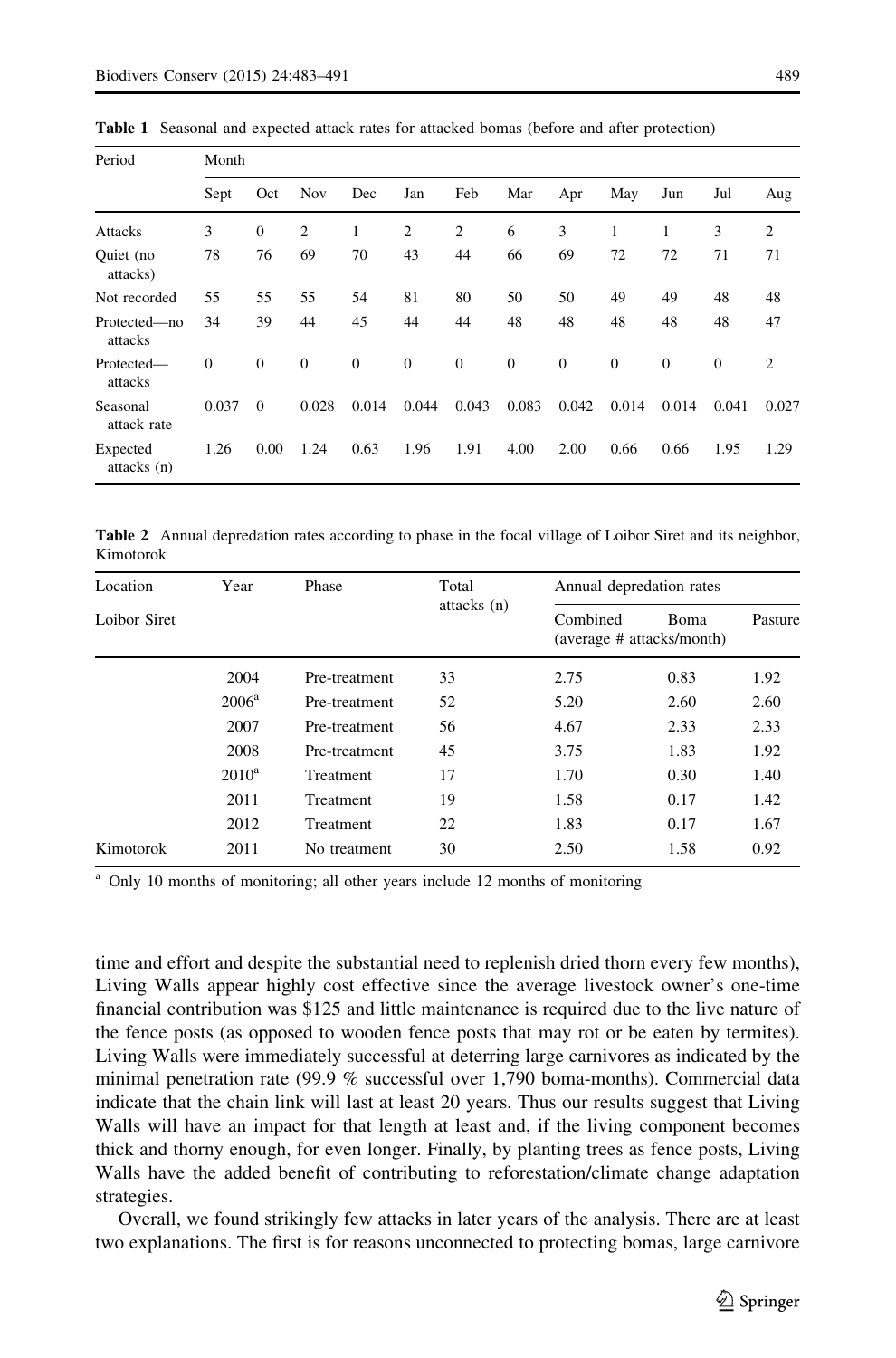attacks have, for reasons we do not understand, declined. Second, we deliberately selected those bomas with high attack rates to protect first (see the higher pre-fortification attack rate for eventually protected bomas demonstrated in the results). By protecting these particularly vulnerable bomas, we think it likely that other bomas have benefited from the reduced large carnivore activity and there has been a general reduction in attack rates for this reason.

Of course, it is likely that large carnivore numbers declined over the nearly 10 year monitoring period. However, if this were alone to explain the decline in boma depredation, then we would expect an equivalent decline in pasture depredation rates given the removal of large carnivores from the system. This was not reflected in the data (refer to Table [2](#page-6-0)). Furthermore, boma attacks in the neighboring village of Kimotorok (no treatment) continued to occur at higher (though not elevated) rates, again ruling out the possibility that a decline in large carnivore numbers is solely responsible for the decline in depredation rates.

We experienced no conditioning of large carnivores to the Living Walls over an average installation period of 29 months (and up to 58 months) or switching to elevated pasture depredation rates or attacks on unfortified bomas. This indicates Living Walls have a longterm effect on large carnivore conflict prevention. Attacking a boma represents a learned behavior (Woodroffe and Frank [2005\)](#page-8-0). By breaking this learning cycle, we would expect (and witnessed) decreases in boma depredation rates at unfortified bomas. Notably, our fortification strategy emphasized the construction of a large number of Living Walls within a small, geographic area (approximately  $70 \text{ km}^2$ , see Fig. [1](#page-2-0)b), rather than spreading them widely across the landscape which might have diluted this positive impact on neighboring, unfortified bomas. It is also possible that fewer livestock carcasses in the vicinity of permanent bomas had the effect of decreasing large carnivore activity in the area. Finally, we also experienced the increasing likelihood of livestock owners to call our Living Wall team for help following large carnivore attacks at pasture rather than taking measures into their own hands. This suggests the boma fortification project also had an impact on diffusing tensions at a broader scale.

This work provides an evidence-based account of the significant impact predator-proof bomas have on reducing livestock depredation and the retaliatory killing of lions. Efforts to increase the fortification of bomas through various designs (e.g. Living Walls, traditional designs, mobile units, etc.) should receive widespread support from the conservation community as a proven method for contributing to the conservation of this highly threatened big cat as well as other globally significant large carnivores such as leopards and hyenas. Although our study specifically pertains to African large carnivores, our results have broad significance to the conservation community that is taking increasing measures to mitigate human–wildlife conflicts. We demonstrate the importance of scientifically measuring the outcome of conservation interventions as a means to improve our collective impact, particularly where multiple projects are utilizing similar strategies as in the case of predator-proofing bomas. This will not only increase our ability to employ successful conservation measures across a broad scale, but it will also improve society's likelihood to invest in wildlife conservation.

Acknowledgments We would like to thank the Tanzania Wildlife Research Institute and the Wildlife Division of the Ministry of Natural Resources and Tourism for their support and assistance during the implementation of this conservation program, and the local communities of the Maasai Steppe for their assistance and participation in monitoring conflict. The authors would like to thank AWELY—Wildlife & People and the Mohammed Bin Zayed Species Conservation Fund for supporting the establishment of pilot Living Walls. Major scale-up support for Living Wall installations and monitoring were provided by the